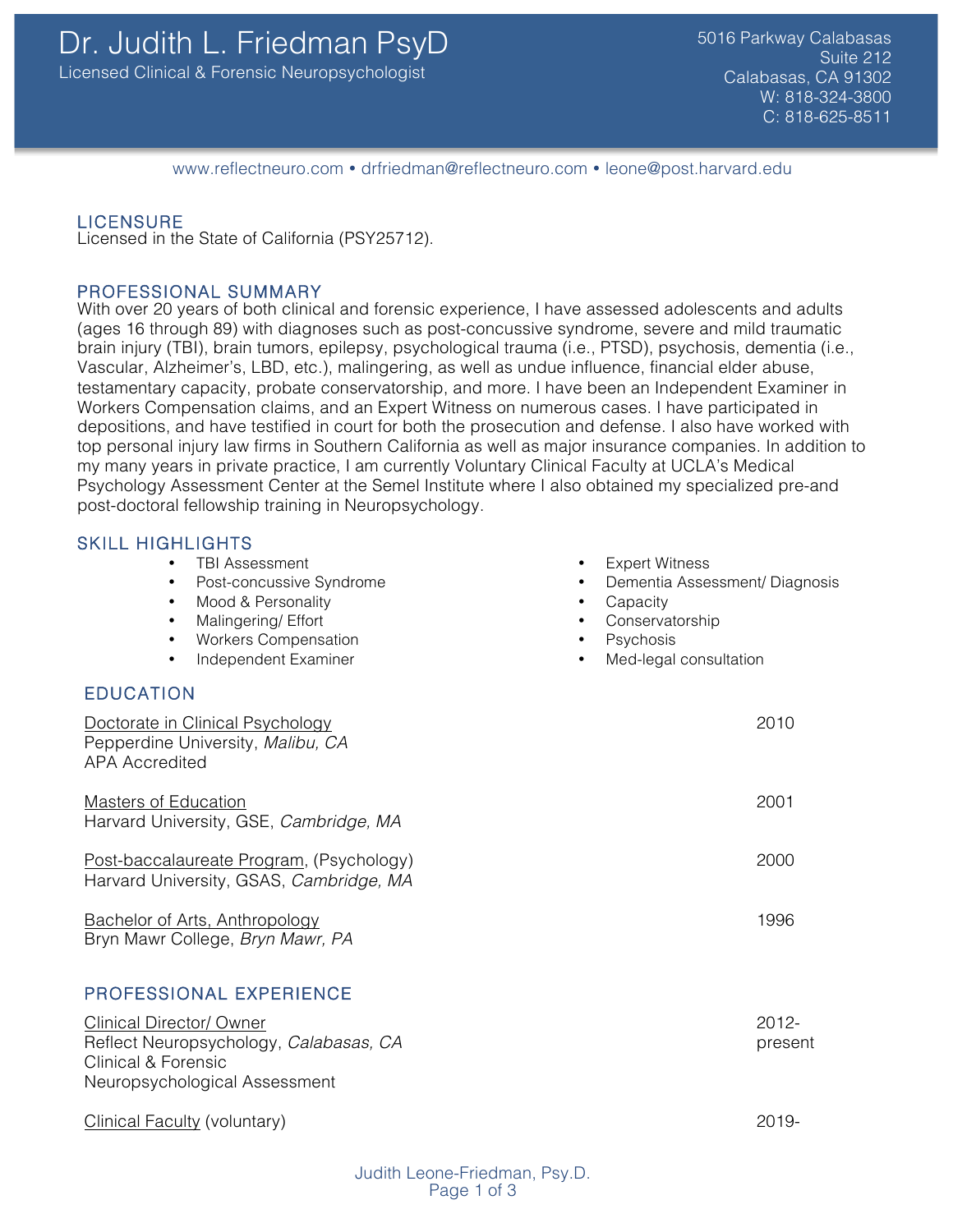| University of California, Los Angeles<br>Semel Institute for Neuroscience & Human Behavior<br>Medical Psychology Assessment Center          |                                                                                                                                                                                                                                 | present          |  |
|---------------------------------------------------------------------------------------------------------------------------------------------|---------------------------------------------------------------------------------------------------------------------------------------------------------------------------------------------------------------------------------|------------------|--|
| Clinical Instructor (voluntary)<br>University of California, Los Angeles<br>Graduate School of Psychology                                   |                                                                                                                                                                                                                                 | $2018 -$<br>2019 |  |
| 2012<br><b>Neuropsychologist</b><br><b>Clinical &amp; Forensic</b><br>Persona Neurobehavior Group, South Pasadena, CA                       |                                                                                                                                                                                                                                 |                  |  |
| Research Associate/Clinical Trials Rater<br><b>Genentech Research Trials</b><br>UCLA Mary S. Easton Center for Alzheimer's Disease Research |                                                                                                                                                                                                                                 |                  |  |
| <b>CLINICAL TRAINING</b>                                                                                                                    |                                                                                                                                                                                                                                 |                  |  |
| $2010 -$<br>2011                                                                                                                            | Post-doctoral Fellowship, Neuropsychology<br>University of California, Los Angeles<br>Semel Institute for Neuroscience & Human Behavior<br>UCLA Medical Psychology Assessment Center (MPAC) /<br><b>UCLA ADHD Genetic Study</b> |                  |  |
| $2007 -$<br>2008                                                                                                                            | Pre-doctoral Internship in Clinical Psychology<br>University of California, Los Angeles<br>Semel Institute for Neuroscience & Human Behavior                                                                                    |                  |  |

- 2006- Doctoral Practicum as Psychology Pre-Intern 2007 Children's Hospital, Los Angeles Children's Center for Cancer and Blood Diseases
- 2005- Doctoral Practicum as Psychology Pre-Intern 2006 University of California, Los Angeles Semel Institute for Neuroscience & Human Behavior UCLA Alzheimer's Disease Research Center (Mary S. Easton Center)/UCLA Medical Psychology Assessment Center (MPAC)
- 2004- Doctoral Practicum as Psychology Pre-Intern 2005 Pepperdine University Pepperdine Community Counseling Center

# RESEARCH

- 2006- University of California, Los Angeles, *Los Angeles, CA* 2009 Mary S. Easton Center for Alzheimer's Disease Research Dissertation Research: *Verbal Fluency Performance in Amnestic Mild Cognitive Impairment, and Alzheimer's Disease.* (See article in *Archives of Clinical Neuropsychology, August 2013*). \*
- 2003- Massachusetts Institute of Technology (MIT), *Cambridge, MA* 2004 Department of Brain and Cognitive Science / Children's Hospital Boston, Brain Development and Disorders Project